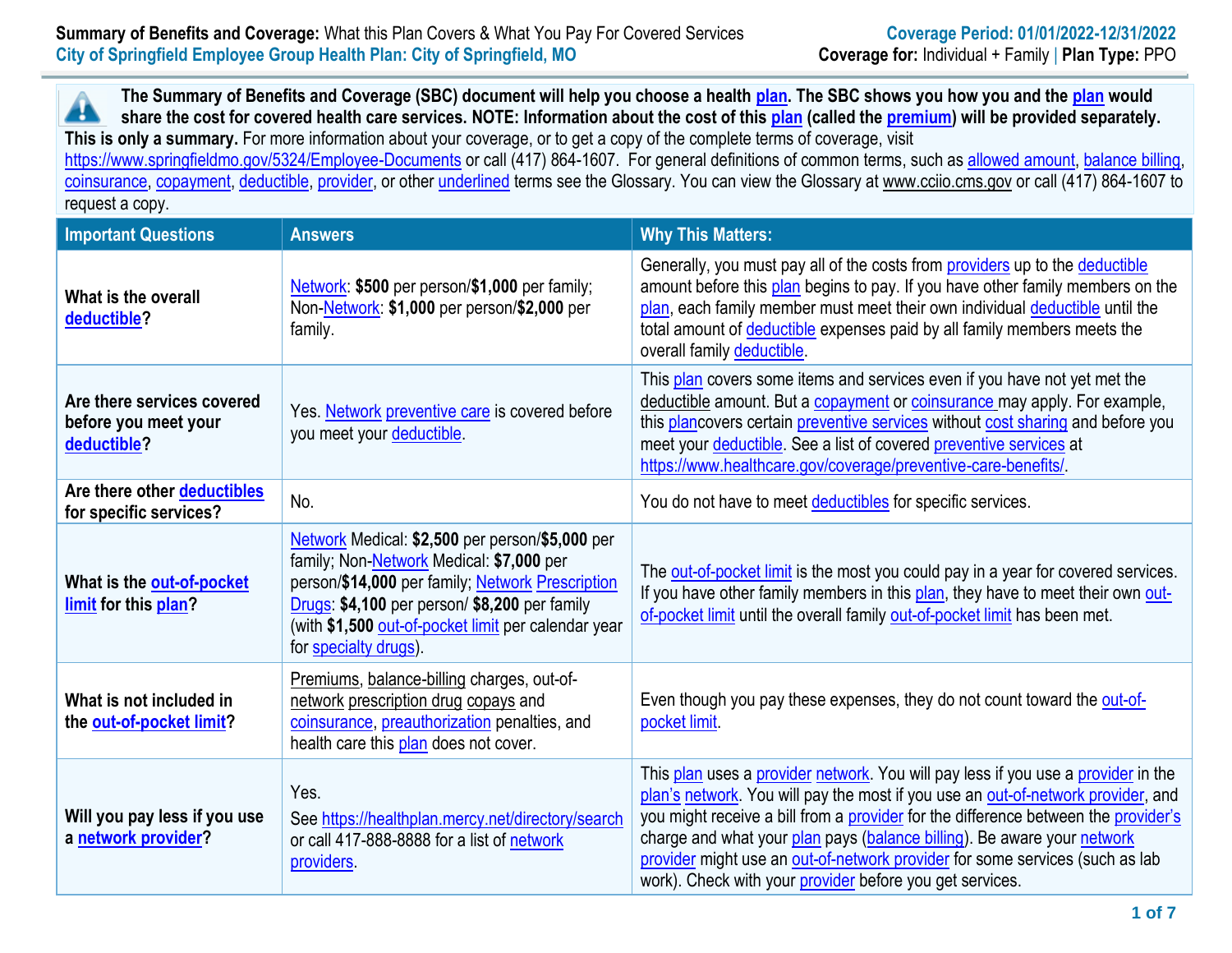| <b>Important Questions</b> | Answers | Why This Matters:'                                        |
|----------------------------|---------|-----------------------------------------------------------|
| Do you need a referral to  | No.     | You can see the specialist you choose without a referral. |
| see a specialist?          |         |                                                           |

All **[copayment](https://www.cms.gov/CCIIO/Resources/Forms-Reports-and-Other-Resources/Downloads/Uniform-Glossary-01-2020.pdf)** and **[coinsurance](https://www.cms.gov/CCIIO/Resources/Forms-Reports-and-Other-Resources/Downloads/Uniform-Glossary-01-2020.pdf)** costs shown in this chart are after your **[deductible](https://www.cms.gov/CCIIO/Resources/Forms-Reports-and-Other-Resources/Downloads/Uniform-Glossary-01-2020.pdf)** has been met, if a **[deductible](https://www.cms.gov/CCIIO/Resources/Forms-Reports-and-Other-Resources/Downloads/Uniform-Glossary-01-2020.pdf)** applies.

| <b>Common</b>                  | <b>Services You May</b><br><b>Need</b>                 | <b>What You Will Pay</b>                                                                                                                          |                         | <b>Limitations, Exceptions, &amp; Other Important</b>                                                                                                                                                                                          |  |
|--------------------------------|--------------------------------------------------------|---------------------------------------------------------------------------------------------------------------------------------------------------|-------------------------|------------------------------------------------------------------------------------------------------------------------------------------------------------------------------------------------------------------------------------------------|--|
| <b>Medical Event</b>           |                                                        | (You will pay the least)                                                                                                                          | (You will pay the most) | <b>Information</b>                                                                                                                                                                                                                             |  |
|                                | Primary care visit to<br>treat an injury or<br>illness | 20% coinsurance                                                                                                                                   | 40% coinsurance         | None                                                                                                                                                                                                                                           |  |
| If you visit a<br>health care  | <b>Specialist visit</b>                                | 20% coinsurance                                                                                                                                   | 40% coinsurance         | None                                                                                                                                                                                                                                           |  |
| provider's office<br>or clinic | <b>Preventive</b><br>care/screening/<br>Immunization   | No charge. Deductible does not<br>apply.                                                                                                          | 40% coinsurance         | You may have to pay for services that aren't<br>preventive. Ask your provider if the services<br>needed are preventive. Then confirm the benefit<br>with your plan by calling 800-777-9087.                                                    |  |
| If you have a test             | Diagnostic test (x-<br>ray, blood work)                | 20% coinsurance                                                                                                                                   | 40% coinsurance         | None                                                                                                                                                                                                                                           |  |
|                                | Imaging (CT/PET<br>scans, MRIs)                        | 20% coinsurance                                                                                                                                   | 40% coinsurance         | None                                                                                                                                                                                                                                           |  |
|                                | Generic drugs                                          | \$5 copayment/fill + 20% of the<br>remainder of the total cost per 30-<br>day supply (retail); 20% of total<br>cost per prescription (mail order) | 40% coinsurance         | Mandatory Generic program applies: If brand drug<br>is selected when generic is available, participant<br>pays copayment (copayment waived for mail order)<br>plus coinsurance and the difference between the<br>generic and brand name drugs. |  |
|                                | Preferred brand<br>drugs                               | \$5 copayment/fill + 20% of the<br>remainder of the total cost per 30-<br>day supply (retail); 20% of total<br>cost per prescription (mail order) | 40% coinsurance         | Maximum fill 90 days from a network provider at<br>retail pharmacy or through mail order.<br>No charge for FDA-approved generic                                                                                                                |  |
|                                | Non-preferred brand<br>drugs                           | \$5 copayment/fill + 20% of the<br>remainder of the total cost per 30-<br>day supply (retail); 20% of total<br>cost per prescription (mail order) | 40% coinsurance         | contraceptives or other ACA-required preventive<br>drugs (or brand name drugs if a generic is<br>medically inappropriate).                                                                                                                     |  |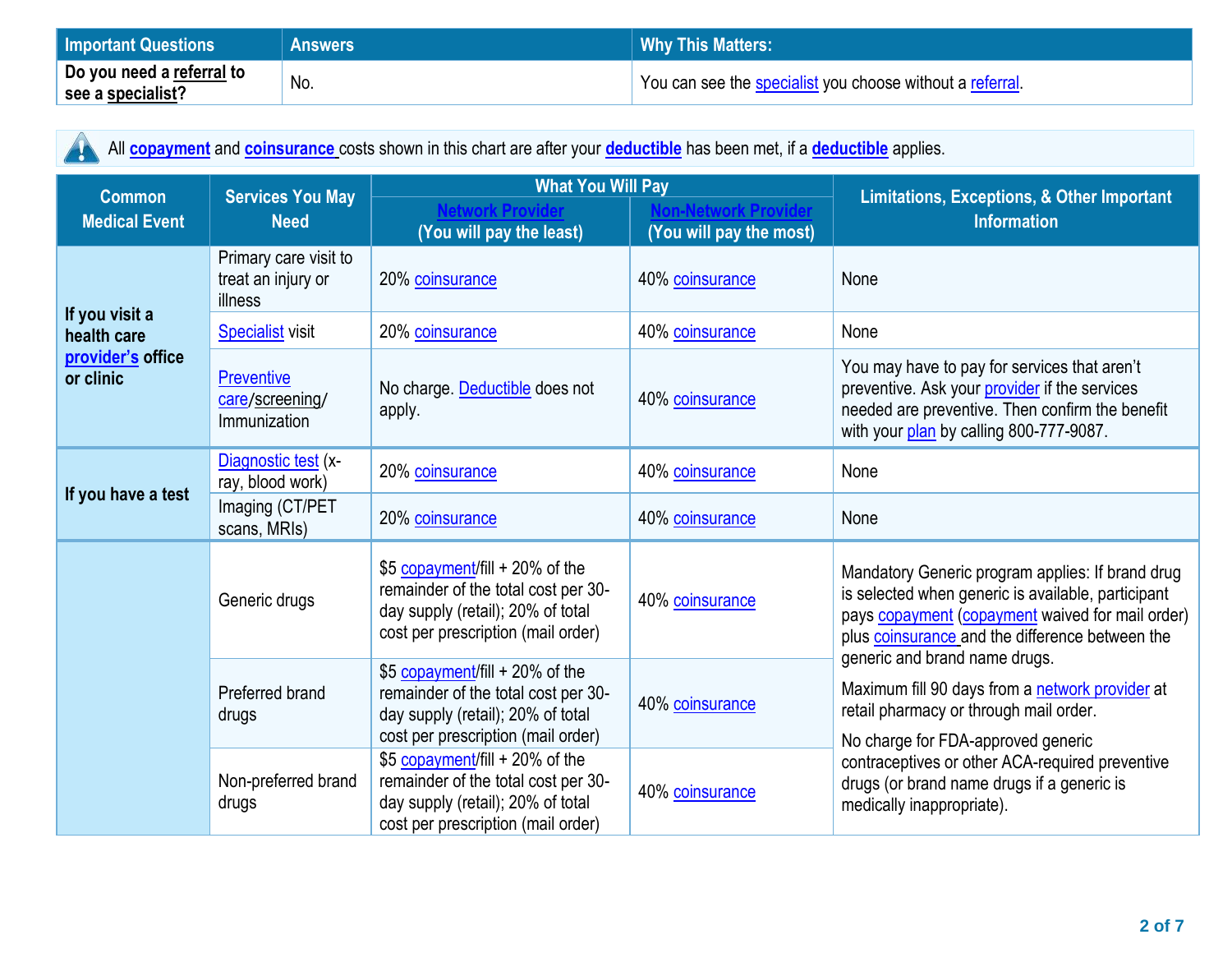| <b>Common</b>                                                                                                                                                                                                                                                             | <b>Services You May</b><br><b>Need</b>               | <b>What You Will Pay</b>        |                         | <b>Limitations, Exceptions, &amp; Other Important</b>                                                                                                                              |  |
|---------------------------------------------------------------------------------------------------------------------------------------------------------------------------------------------------------------------------------------------------------------------------|------------------------------------------------------|---------------------------------|-------------------------|------------------------------------------------------------------------------------------------------------------------------------------------------------------------------------|--|
| <b>Medical Event</b>                                                                                                                                                                                                                                                      |                                                      | (You will pay the least)        | (You will pay the most) | <b>Information</b>                                                                                                                                                                 |  |
| If you need drugs<br>to treat your<br>illness or<br>condition<br>More information<br>about <b>prescription</b><br>drug coverage is<br>available at<br>https://www.springfi<br>eldmo.gov/5324/Em<br>ployee-Documents<br>or https://<br>www.elixirsolutions.<br>com/members | <b>Specialty drugs</b>                               | 20% copayment per 30-day supply | Not covered             | Must be obtained through Elixir. Non-Network<br>specialty drugs may be covered under medical<br>benefits.                                                                          |  |
| If you have<br>outpatient surgery                                                                                                                                                                                                                                         | Facility fee (e.g.,<br>ambulatory surgery<br>center) | 20% coinsurance                 | 40% coinsurance         | None                                                                                                                                                                               |  |
|                                                                                                                                                                                                                                                                           | Physician/surgeon<br>fees                            | 20% coinsurance                 | 40% coinsurance         | None                                                                                                                                                                               |  |
| If you need<br>immediate<br>medical attention                                                                                                                                                                                                                             | <b>Emergency room</b><br>care                        | 20% coinsurance                 | 20% coinsurance         | Emergency hospitalizations must be certified within<br>72 hours of admission.                                                                                                      |  |
|                                                                                                                                                                                                                                                                           | <b>Emergency medical</b><br>transportation           | 20% coinsurance                 | 20% coinsurance         | None                                                                                                                                                                               |  |
|                                                                                                                                                                                                                                                                           | <b>Urgent care</b>                                   | 20% coinsurance                 | 40% coinsurance         | None                                                                                                                                                                               |  |
| If you have a<br>hospital stay                                                                                                                                                                                                                                            | Facility fee (e.g.,<br>hospital room)                | 20% coinsurance                 | 40% coinsurance         | Preauthorization is required, call 1-800-777-9087.<br>Benefit payment will be reduced by \$100 if the stay<br>is not preauthorized.<br>Room is limited to semi-private room rates. |  |
|                                                                                                                                                                                                                                                                           | Physician/surgeon<br>fees                            | 20% coinsurance                 | 40% coinsurance         | None                                                                                                                                                                               |  |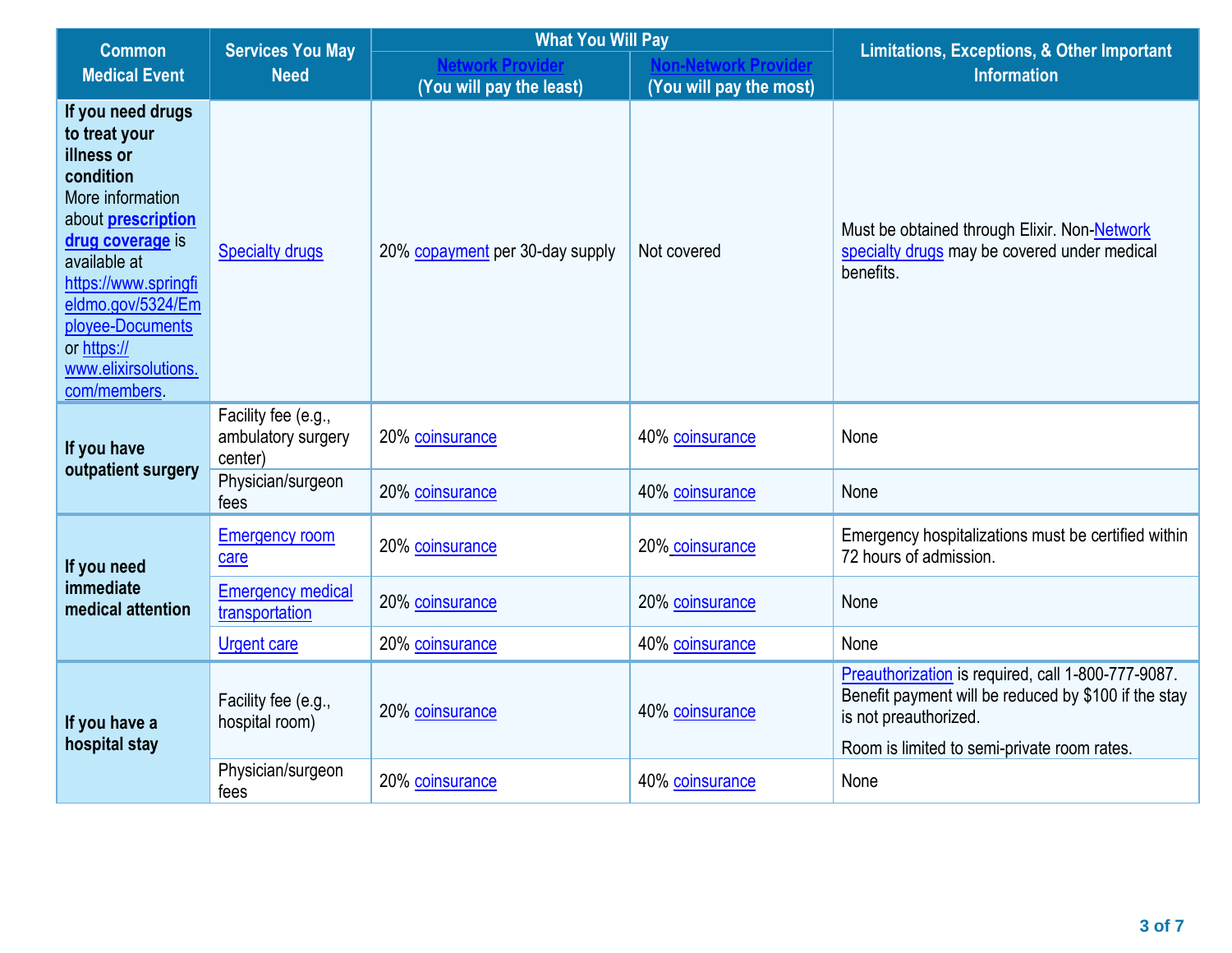| <b>Common</b>                                                                         | <b>Services You May</b>                      | <b>What You Will Pay</b> |                         | Limitations, Exceptions, & Other Important                                                                                                                                                                            |  |
|---------------------------------------------------------------------------------------|----------------------------------------------|--------------------------|-------------------------|-----------------------------------------------------------------------------------------------------------------------------------------------------------------------------------------------------------------------|--|
| <b>Medical Event</b>                                                                  | <b>Need</b>                                  | (You will pay the least) | (You will pay the most) | <b>Information</b>                                                                                                                                                                                                    |  |
| If you need mental<br>health, behavioral<br>health, or<br>substance abuse<br>services | Outpatient services                          | 20% coinsurance          | 40% coinsurance         | None                                                                                                                                                                                                                  |  |
|                                                                                       | Inpatient services                           | 20% coinsurance          | 40% coinsurance         | Preauthorization is required. Call 1-800-777-9087<br>to preauthorize. Benefit payment will be reduced by<br>\$100 if the stay is not preauthorized.<br>Room is limited to semi-private room rates.                    |  |
| If you are<br>pregnant                                                                | Office visits                                | 20% coinsurance          | 40% coinsurance         | Two ultrasounds will be considered an eligible<br>expense for a routine pregnancy. Cost sharing<br>does not apply for preventive services.<br>Expenses for dependent children, but not<br>grandchildren, are covered. |  |
|                                                                                       | Childbirth/delivery<br>professional services | 20% coinsurance          | 40% coinsurance         | Expenses for dependent children, but not                                                                                                                                                                              |  |
|                                                                                       | Childbirth/delivery<br>facility services     | 20% coinsurance          | 40% coinsurance         | grandchildren, are covered.                                                                                                                                                                                           |  |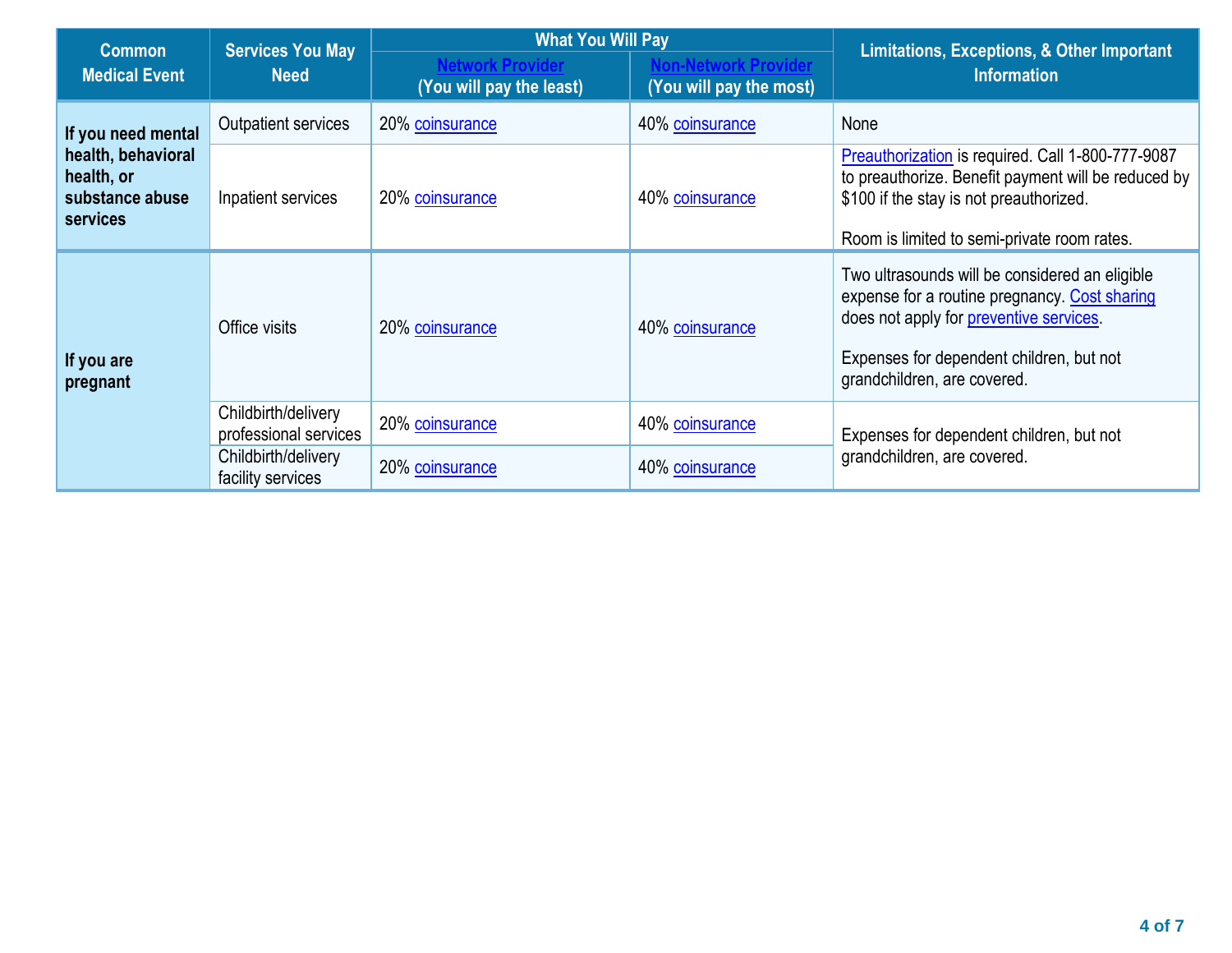| <b>Common</b>                             | <b>Services You May</b><br><b>Need</b> | <b>What You Will Pay</b> |                         | <b>Limitations, Exceptions, &amp; Other Important</b>                                                                                                             |  |
|-------------------------------------------|----------------------------------------|--------------------------|-------------------------|-------------------------------------------------------------------------------------------------------------------------------------------------------------------|--|
| <b>Medical Event</b>                      |                                        |                          |                         | <b>Information</b>                                                                                                                                                |  |
|                                           |                                        | (You will pay the least) | (You will pay the most) |                                                                                                                                                                   |  |
|                                           |                                        |                          |                         | Maximum of 60 visits per calendar year.                                                                                                                           |  |
|                                           | Home health care                       | 20% coinsurance          | 40% coinsurance         | Preauthorization is recommended, call 1-800-777-<br>9087.                                                                                                         |  |
|                                           | Rehabilitation                         | 20% coinsurance          | 40% coinsurance         | Preauthorization is recommended, call 1-800-777-<br>9087.                                                                                                         |  |
|                                           | services                               |                          |                         | For inpatient rehabilitation services,<br>preauthorization is required. Benefit payment will<br>be reduced by \$100 if the stay is not preauthorized.             |  |
| If you need help                          | <b>Habilitation services</b>           | 20% coinsurance          | 40% coinsurance         | Maximum of 90 visits per calendar year.                                                                                                                           |  |
| recovering or                             |                                        | 20% coinsurance          | 40% coinsurance         | Room is limited to semi-private room rates.                                                                                                                       |  |
| have other special                        |                                        |                          |                         | Maximum of 60 days per calendar year.                                                                                                                             |  |
| health needs                              | Skilled nursing care                   |                          |                         | Preauthorization is required, call 1-800-777-9087.<br>Benefit payment will be reduced by \$100 if the stay<br>is not preauthorized.                               |  |
|                                           | <b>Durable medical</b><br>equipment    | 20% coinsurance          | 40% coinsurance         | Preauthorization is recommended, call 1-800-777-<br>9087.                                                                                                         |  |
|                                           |                                        | 20% coinsurance          | 40% coinsurance         | Maximum of 90 days per calendar year.                                                                                                                             |  |
|                                           | <b>Hospice services</b>                |                          |                         | <b>Preauthorization</b> is required for inpatient services,<br>call 1-800-777-9087. Benefit payment will be<br>reduced by \$100 if the stay is not preauthorized. |  |
| If your child needs<br>dental or eye care | Children's eye exam                    | Not covered              | Not covered             | You must pay 100% of this service, even in<br>network.                                                                                                            |  |
|                                           |                                        | Not covered              | Not covered             | Not covered unless following eye surgery.                                                                                                                         |  |
|                                           | Children's glasses                     |                          |                         | You must pay 100% of this service, even in<br>network.                                                                                                            |  |
|                                           | Children's dental<br>check-up          | Not covered              | Not covered             | You must pay 100% of this service, even in<br>network                                                                                                             |  |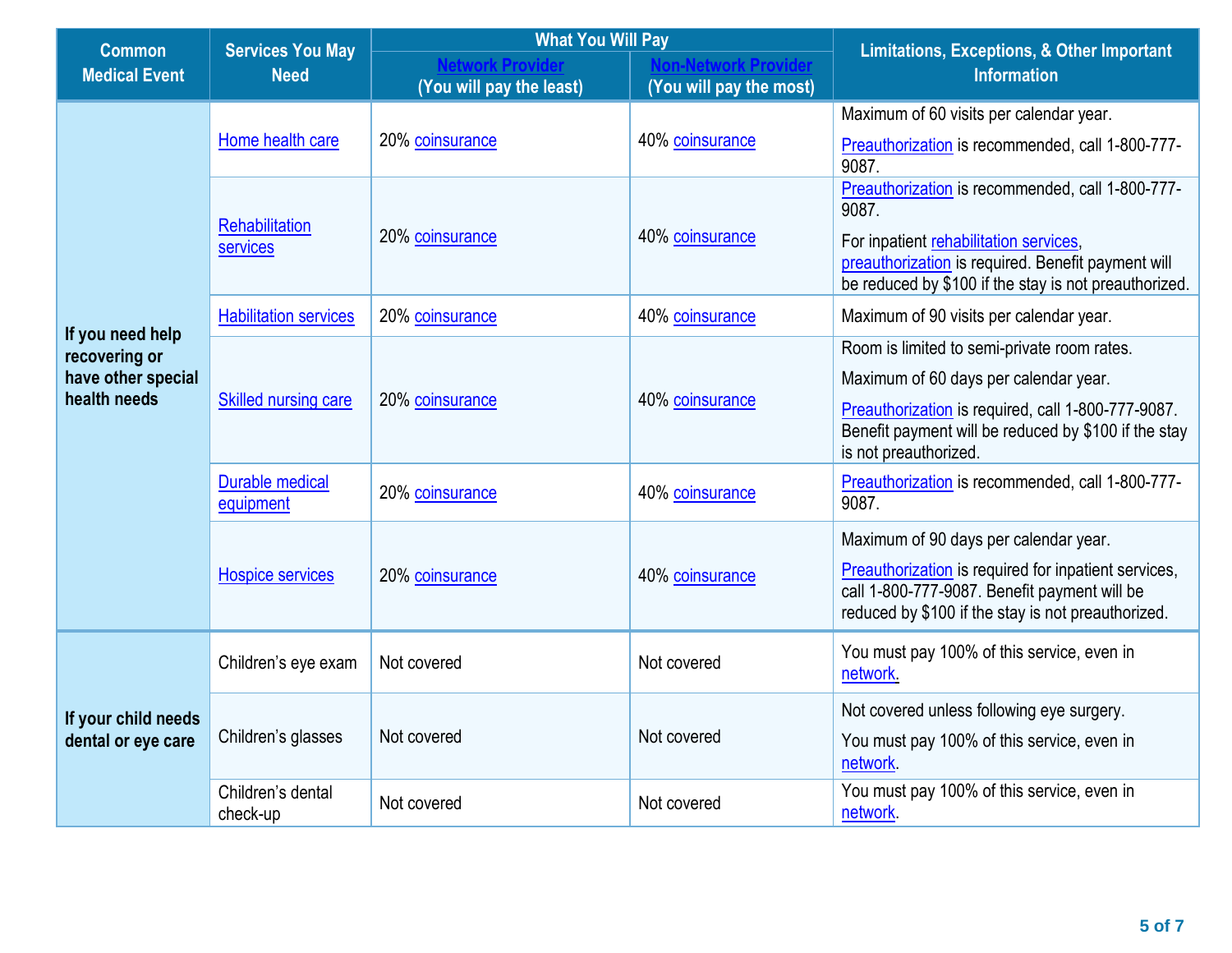## **Excluded Services & Other Covered Services:**

| Services Your Plan Generally Does NOT Cover (Check your policy or plan document for more information and a list of any other excluded services.) |                                                                                                                                                                                                                       |                                                                                                                                                                                             |  |  |  |
|--------------------------------------------------------------------------------------------------------------------------------------------------|-----------------------------------------------------------------------------------------------------------------------------------------------------------------------------------------------------------------------|---------------------------------------------------------------------------------------------------------------------------------------------------------------------------------------------|--|--|--|
| Acupuncture<br>Cosmetic Surgery (except for reconstructive<br>surgery following mastectomy)<br>Dental Care (Adult & Child)                       | Hearing Aids (except for newborn children as<br>required under Missouri State Statutes and the<br>initial purchase if loss of hearing is a result of a<br>covered surgical procedure)<br><b>Infertility Treatment</b> | Long-Term Care<br>$\bullet$<br>Non-emergency care when traveling outside the<br>U.S.<br>Routine Eye Care (including exam and glasses)<br>(Adult & Child) (except for following eye surgery) |  |  |  |
| Other Covered Services (Limitations may apply to these services. This isn't a complete list. Please see your plan document.)                     |                                                                                                                                                                                                                       |                                                                                                                                                                                             |  |  |  |
| Bariatric Surgery (criteria apply)<br>Chiropractic Care (limited to 12 visits for spinal<br>manipulation per calendar year)                      | Private-Duty Nursing (criteria apply)<br>Routine Foot Care (for diabetics)                                                                                                                                            | Weight Loss Programs (criteria apply)                                                                                                                                                       |  |  |  |

Your Rights to Continue Coverage: There are agencies that can help if you want to continue your coverage after it ends. The contact information for those agencies is: the U.S. Department of Health and Human Services, Center for Consumer Information and Insurance Oversight, at 1-877-267-2323 x61565 or www.cciio.cms.gov. Other coverage options may be available to you too, including buying individual insurance coverage through the [Health Insurance](https://www.cms.gov/CCIIO/Resources/Forms-Reports-and-Other-Resources/Downloads/Uniform-Glossary-01-2020.pdf) [Marketplace.](https://www.cms.gov/CCIIO/Resources/Forms-Reports-and-Other-Resources/Downloads/Uniform-Glossary-01-2020.pdf) For more information about the [Marketplace,](https://www.cms.gov/CCIIO/Resources/Forms-Reports-and-Other-Resources/Downloads/Uniform-Glossary-01-2020.pdf) visit www.HealthCare.gov or call 1-800-318-2596.

Your Grievance and Appeals Rights: There are agencies that can help if you have a complaint against your [plan](https://www.cms.gov/CCIIO/Resources/Forms-Reports-and-Other-Resources/Downloads/Uniform-Glossary-01-2020.pdf) for a denial of a [claim.](https://www.cms.gov/CCIIO/Resources/Forms-Reports-and-Other-Resources/Downloads/Uniform-Glossary-01-2020.pdf) This complaint is called a [grievance](https://www.cms.gov/CCIIO/Resources/Forms-Reports-and-Other-Resources/Downloads/Uniform-Glossary-01-2020.pdf) or [appeal.](https://www.cms.gov/CCIIO/Resources/Forms-Reports-and-Other-Resources/Downloads/Uniform-Glossary-01-2020.pdf) For more information about your rights, look at the explanation of benefits you will receive for that medical [claim.](https://www.cms.gov/CCIIO/Resources/Forms-Reports-and-Other-Resources/Downloads/Uniform-Glossary-01-2020.pdf) Your [plan](https://www.cms.gov/CCIIO/Resources/Forms-Reports-and-Other-Resources/Downloads/Uniform-Glossary-01-2020.pdf) documents also provide complete information on how to submit a [claim,](https://www.cms.gov/CCIIO/Resources/Forms-Reports-and-Other-Resources/Downloads/Uniform-Glossary-01-2020.pdf) [appeal,](https://www.cms.gov/CCIIO/Resources/Forms-Reports-and-Other-Resources/Downloads/Uniform-Glossary-01-2020.pdf) or a [grievance](https://www.cms.gov/CCIIO/Resources/Forms-Reports-and-Other-Resources/Downloads/Uniform-Glossary-01-2020.pdf) for any reason to your [plan.](https://www.cms.gov/CCIIO/Resources/Forms-Reports-and-Other-Resources/Downloads/Uniform-Glossary-01-2020.pdf) For more information about your rights, this notice, or assistance, contact: The City's Human Resources Department at (417) 864-1607 or Med-Pay's Customer Service department at (417) 886-6886 or (800) 777-9087.

Additionally, a consumer assistance program can help you file your [appeal.](https://www.cms.gov/CCIIO/Resources/Forms-Reports-and-Other-Resources/Downloads/Uniform-Glossary-01-2020.pdf) Contact Missouri Division of Insurance, 301 W. High St., Room 350, Jefferson City, MO 065101, (573) 751- 4126.

## **Does this plan provide Minimum Essential Coverage? Yes**

[Minimum Essential Coverage](https://www.healthcare.gov/sbc-glossary/#minimum-essential-coverage) generally includes [plans, health insurance](https://www.cms.gov/CCIIO/Resources/Forms-Reports-and-Other-Resources/Downloads/Uniform-Glossary-01-2020.pdf) available through the [Marketplace](https://www.cms.gov/CCIIO/Resources/Forms-Reports-and-Other-Resources/Downloads/Uniform-Glossary-01-2020.pdf) or other individual market policies, Medicare, Medicaid, CHIP, TRICARE, and certain other coverage. If you are eligible for certain types of [Minimum Essential Coverage,](https://www.healthcare.gov/sbc-glossary/#minimum-essential-coverage) you may not be eligible for the [premium tax credit.](https://www.cms.gov/CCIIO/Resources/Forms-Reports-and-Other-Resources/Downloads/Uniform-Glossary-01-2020.pdf)

## **Does this plan meet the Minimum Value Standards? Yes**

If your [plan](https://www.cms.gov/CCIIO/Resources/Forms-Reports-and-Other-Resources/Downloads/Uniform-Glossary-01-2020.pdf) doesn't meet the [Minimum Value Standards,](https://www.cms.gov/CCIIO/Resources/Forms-Reports-and-Other-Resources/Downloads/Uniform-Glossary-01-2020.pdf) you may be eligible for a [premium tax credit](https://www.cms.gov/CCIIO/Resources/Forms-Reports-and-Other-Resources/Downloads/Uniform-Glossary-01-2020.pdf) to help you pay for a plan through the [Marketplace.](https://www.cms.gov/CCIIO/Resources/Forms-Reports-and-Other-Resources/Downloads/Uniform-Glossary-01-2020.pdf)

*To see examples of how this plan might cover costs for a sample medical situation, see the next section.*